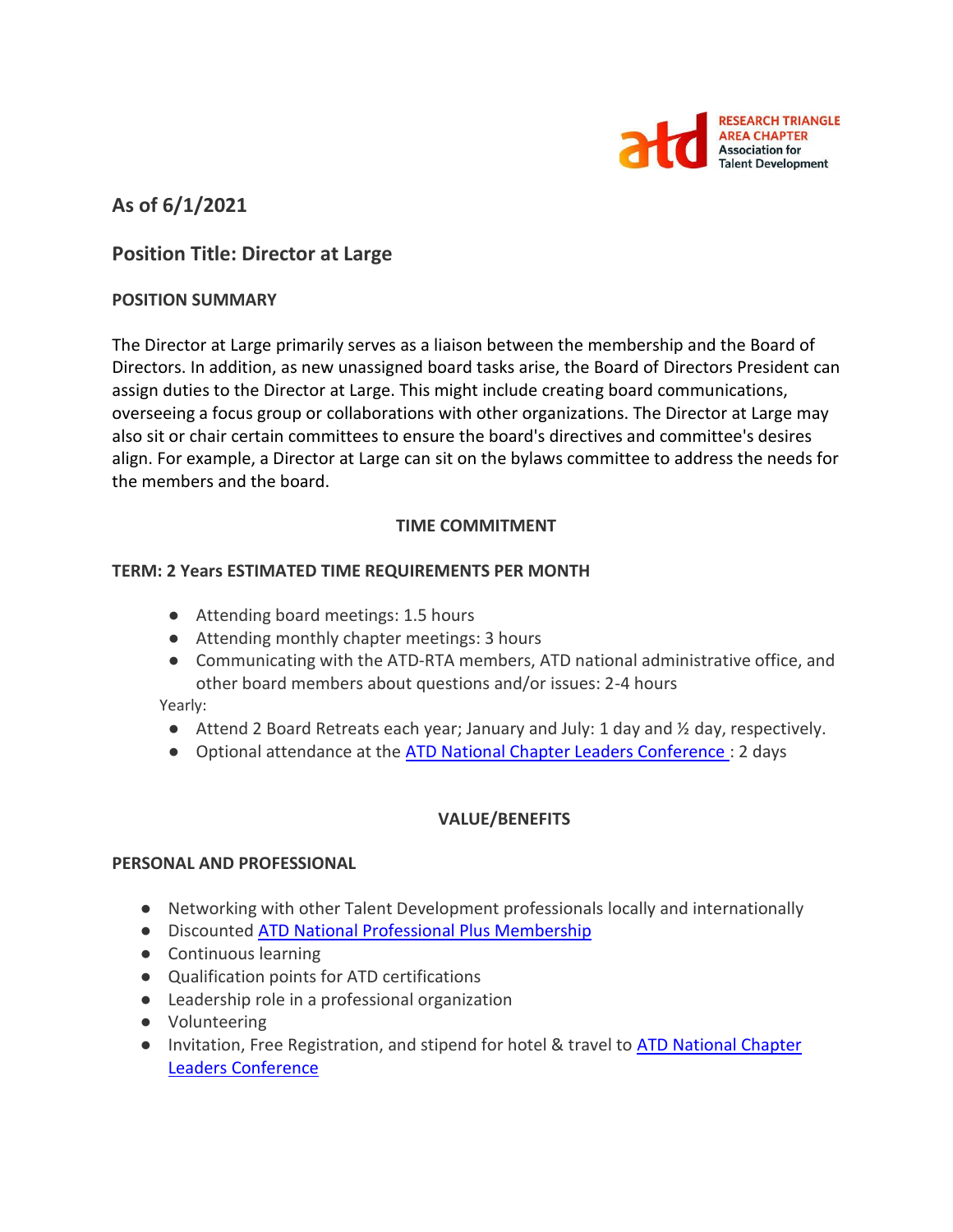● Preferred seating at the [ATD International Conference](https://www.td.org/events) & Invitation to "Chapter Leadership Day" held during the International Conference.

### **GENERAL RESPONSIBILITIES**

## **OPERATIONS**

- Support board and chapter functions.
- Research, develop and facilitate needs of the board.

# **TRAINING**

- Recruits and trains incoming Director at Large
- Serves as a mentor to incoming board members as sometimes new members do not have experience in the work of a board or the specific functions of the ATD-RTA board.

# **BOARD ROLE**

- Represent the membership at large in board meetings to provide the board input on directions and stand of issues impacting the membership.
- Ensure information from the board meeting is provided back to membership in a timely fashion to ensure open communication and allow membership to contribute to the decision-making process before the board votes and finalizes things.
- Chair a committee if needed.
- Participates in the development and implementation of short-term and long-term strategic planning for the chapter.
- Attends and participates in monthly board meetings, chapter meetings, ATD International Chapter Leader Webinars; if available, attends ATD International Conference and ATD Chapter Leaders Conference (ALC).
- Participates in other chapter events, committee meetings, and workshops as available.
- Represents chapter professionally and ethically in all business functions/organizational activities.

# **QUALIFICATIONS**

- Strong verbal communication, leadership, diplomacy, personal interaction, problemsolving, and meeting management.
- Ability to seek others out as volunteers.
- Ability to plan, organize and execute activities as required by the position.
- Ability to complete projects within established timeframes.
- Solid information technology expertise.
- Time available to fully participate in chapter and board meetings.
- Member of ATD International and ATD-RTA member in good standing.